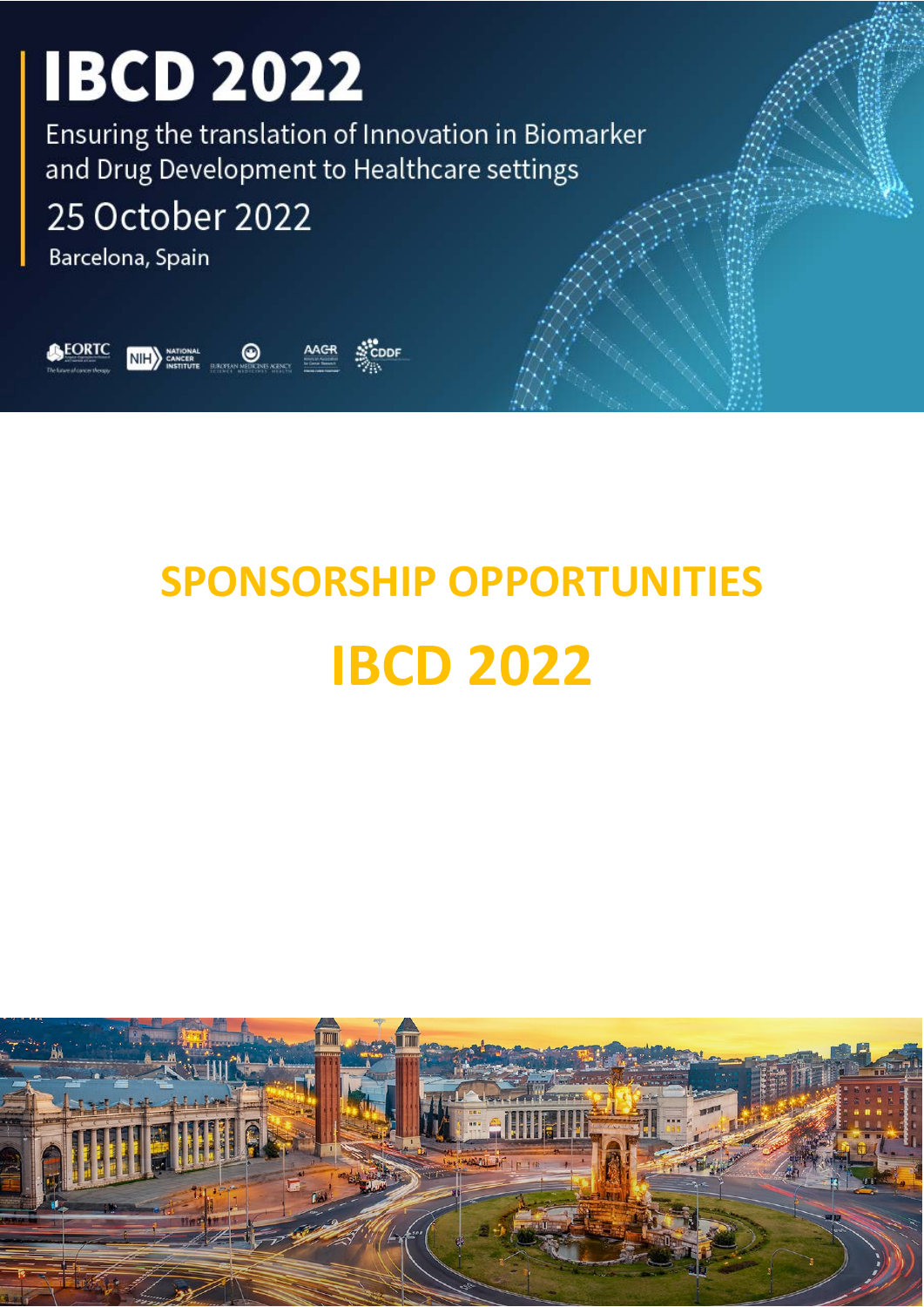Ensuring the translation of Innovation in Biomarker and Drug Development to Healthcare settings

25 October 2022

Barcelona, Spain



Dear colleagues,

We are honoured to introduce you to the IBCD 2022: Innovation and Biomarkers in Cancer Drug Development conference. This is a unique joint meeting organised by [the European Organisation for](http://events.eortc.org/) Research and [Treatment of Cancer \(EORTC\),](http://events.eortc.org/) an academic research organisation, the US National Cancer Institute (NCI), a governmental institution, the European Medicines Agency (EMA), a regulatory agency, and the American Association for Cancer Research (AACR), along with the Cancer Drug Development Forum (CDDF) both professional scientific associations.

Clinical research and drug development have never been so much at the center of regulatory sciences. Biomarkers play a central role in the understanding of the biology of tumours and while mechanism-based treatments become gradually the rule rather than the exception, all challenges are far than being addressed, leaving all professional stakeholders and patients with many uncertainties. IBCD 2022 will embrace the full environment and explore routes through the constantly evolving scientific, methodological and regulatory environment.

The combined efforts of the EORTC, NCI, EMA, AACR and CDDF with the involvement of FDA and PMDA and Health Technology Assessment specialists will result in a unique programme. The 2022 edition will build upon the recommendations and action points decided upon at the IBCD2020 edition. Topics, which will be developed, will include items like Health Technology Assessment (HTA) of biomarker assays, comparative effectiveness research and the translation of findings of clinical trials into daily practice. New regulatory routes to approve new anti-cancer agents based on a biomarker, possibly in a histology agnostic approach are emerging, demonstrating the relevance and feasibility of innovative clinical trial designs aiming to deliver added value to patients in a more effective way.

Do not miss IBCD 2022!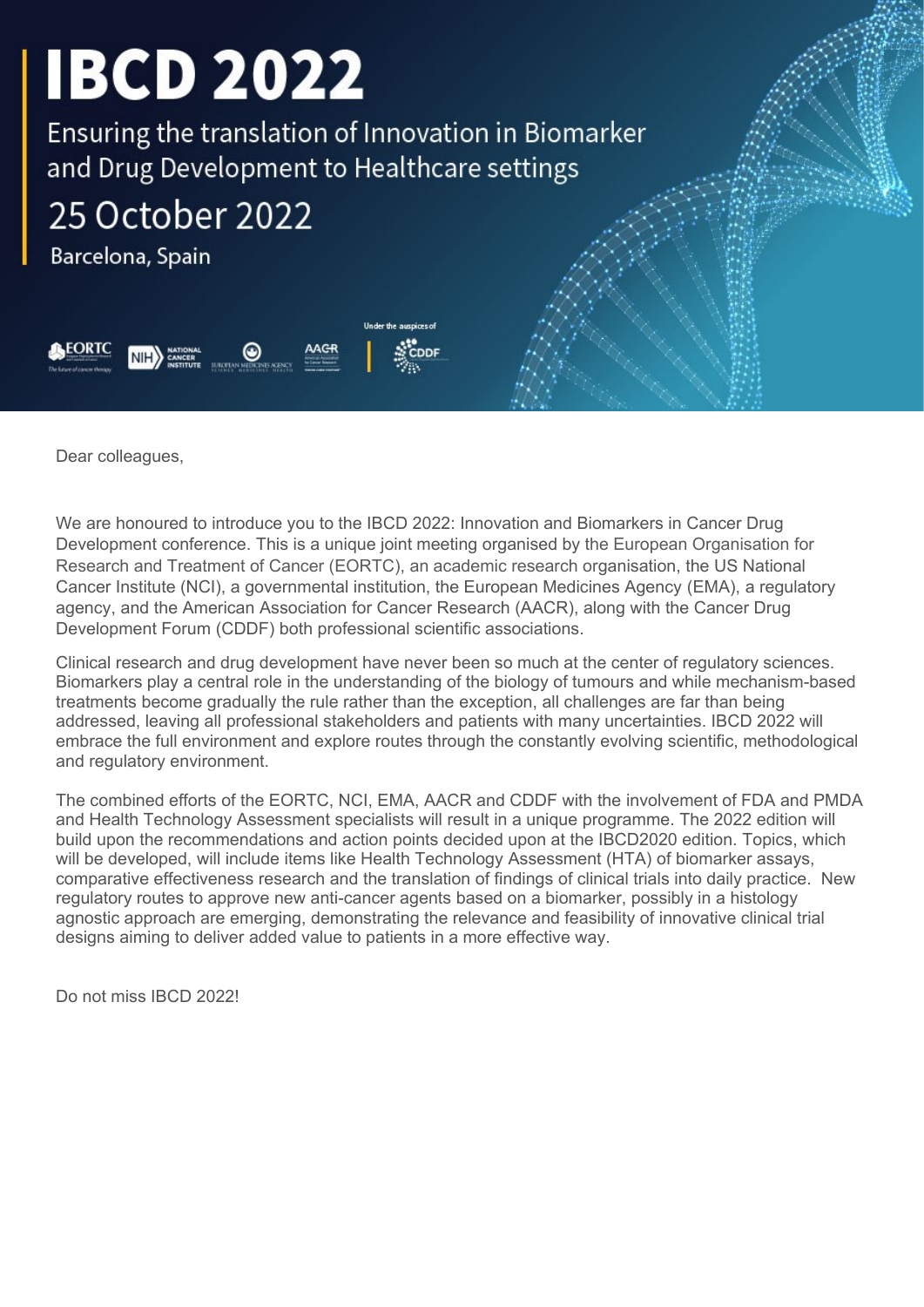Ensuring the translation of Innovation in Biomarker and Drug Development to Healthcare settings

Under the auspices of

# 25 October 2022

Barcelona, Spain



## PARTNER SUPPORT

Become an IBCD 2022 partner and enjoy the benefits of enhancing your brand recognition whilst raising your company profile to a targeted audience.

## PLATINUM PARTNER

### **Price: 35,000 EURO**

Become a platinum partner of the IBCD 2022 conference, your support will be acknowledged as **leading**  supporter of Innovation and Biomarkers in Cancer Drug Development

## GOLD PARTNER

#### **Price: 25,000 EURO**

Become a platinum partner of the IBCD 2022 conference, your support will be acknowledged as **driver** supporter of Innovation and Biomarkers in Cancer Drug Development

## SILVER PARTNER

#### **Price: 15,000 EURO**

Become a platinum partner of the IBCD 2022 conference, your support will be acknowledged as **supporter** of Innovation and Biomarkers in Cancer Drug Development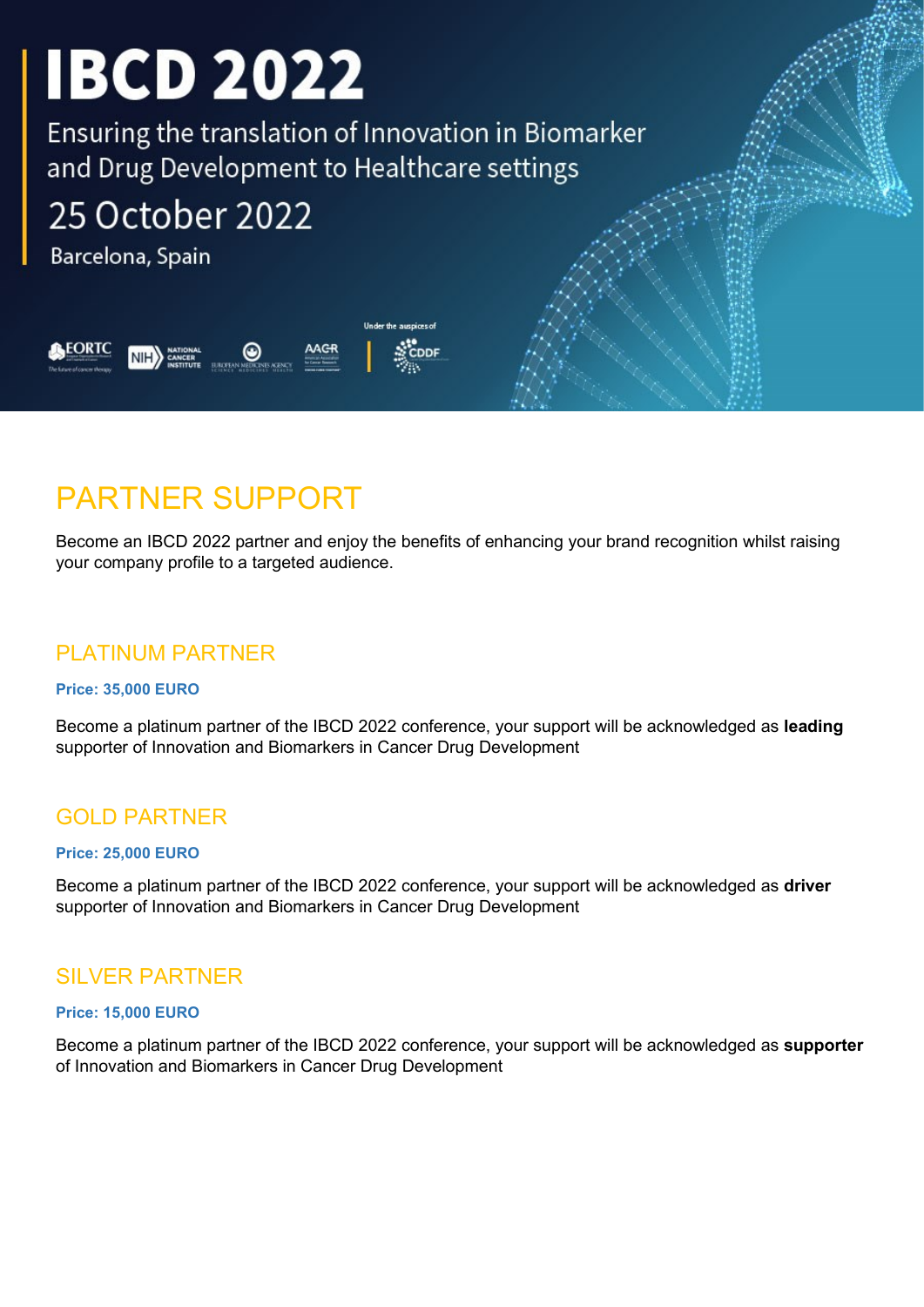Ensuring the translation of Innovation in Biomarker and Drug Development to Healthcare settings

Under the auspices of

# 25 October 2022

Barcelona, Spain

FORTO

## EDUCATIONAL OPPORTUNITIES

### **SCIENTIFIC PROGRAMME WEBCAST (exclusive)**

#### **Price: 10,000 EURO**

Webcasts will enable participants to view (remotely) and (re)visit sessions in their own time. They are also extremely popular after the symposium with people who could not attend and prove invaluable to delegates having to present the most interesting data to their colleagues in the workplace who were unable to be there but will benefit from this new knowledge.



*Acknowledgment on the opening page of the webcast support - programme webcasts will be posted on the event website for 12 months*

#### **EDUCATIONAL GRANTS**

The provision of Education Grants help to provide the most appropriate setting for participants to learn about the evolving scientific, methodological and regulatory environment for drug and biomarker development. The grants support the meeting facilities and operational activities, helping to provide the most appropriate setting for participants to establish new approaches translating clinical trial data into daily practice, as well as networking and holding discussions with their peers, etc. This is a major aid and advancement to the quality and impact of the scientific programme.

*Your support will be acknowledged on the conference website and in the programme book.*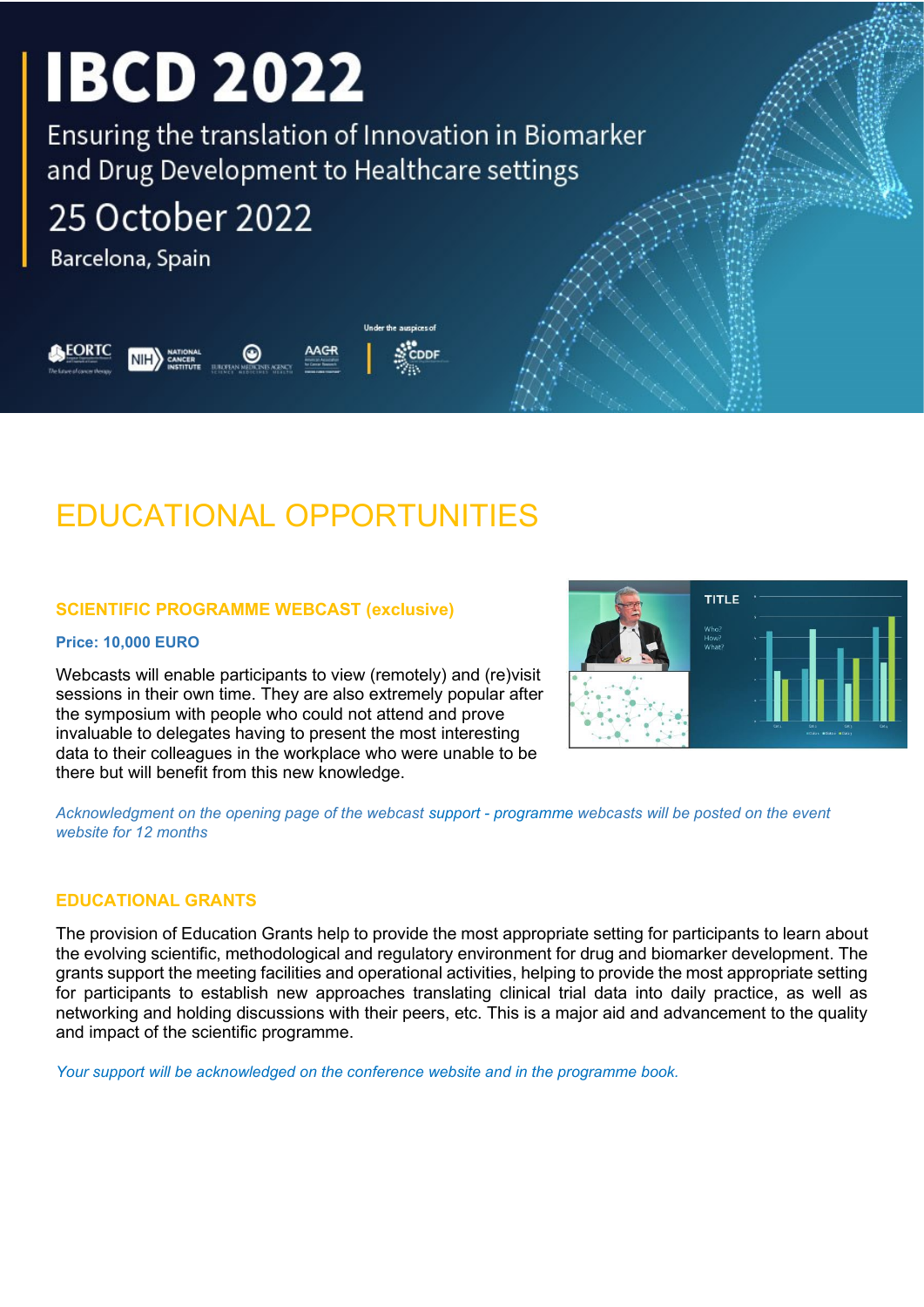Ensuring the translation of Innovation in Biomarker and Drug Development to Healthcare settings

# 25 October 2022

Barcelona, Spain

**EORTC** 



## NETWORKING

### **Coffee-breaks and lunch**

Breaks will allow delegates to talk to each other. Breaks will be the perfect moment to present the activities of your company. Branded roll up and banners will be placed in the Foyer.

**Coffee Breaks: 6,000 EURO**

**Lunch: 10,000 EURO**

### **Provided free wi-fi access**

#### **Price: 2,500 EURO**

Help us connect participants to peers and colleagues both in and outside the Symposium and enable delegates to participate in online discussions using the Symposium hashtag #IBCD

- Logo acknowledgment on landing page
- Available in all public areas
- Acknowledgement on the conference website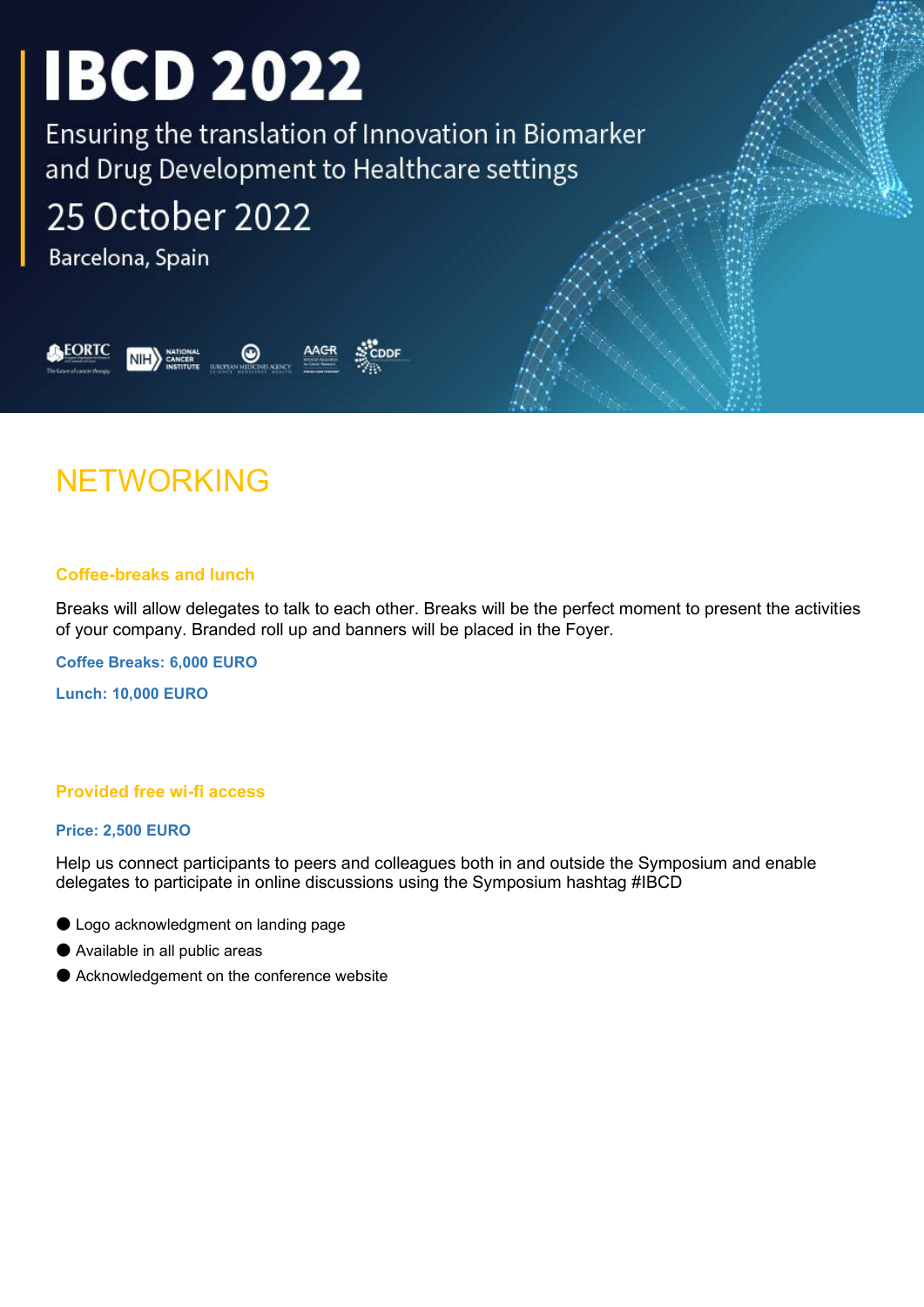Ensuring the translation of Innovation in Biomarker and Drug Development to Healthcare settings

# 25 October 2022

Barcelona, Spain



# ADVERTISING

## **Lanyards**

#### **Price: 2,500 EURO**

Be the sponsor and guarantee your visibility during the whole conference (logo placed on the lanyard). Limited to 1 sponsor.

- Exclusive
- Your company logo placed on lanyards
- Lanyards distributed to all delegates

## **Four-Sided Tower in Key Areas**

### **Price: 2,000 EURO**

Four-Sided Tower is an excellent opportunity to showcase your company branding. This item will be placed at prime location within the venue to grantee high visibility.

- Limited to 1 company per tower
- Your branding printed on the item
- Placed in key areas

### **Banner advertising in Key areas**

#### **Price: 2,500 EURO**

Advertising opportunities within key locations within the Symposium Centre, ensuring maximum visibility for your company throughout the duration of the event.

- Limited to 1 company per tower
- Placed in prime location